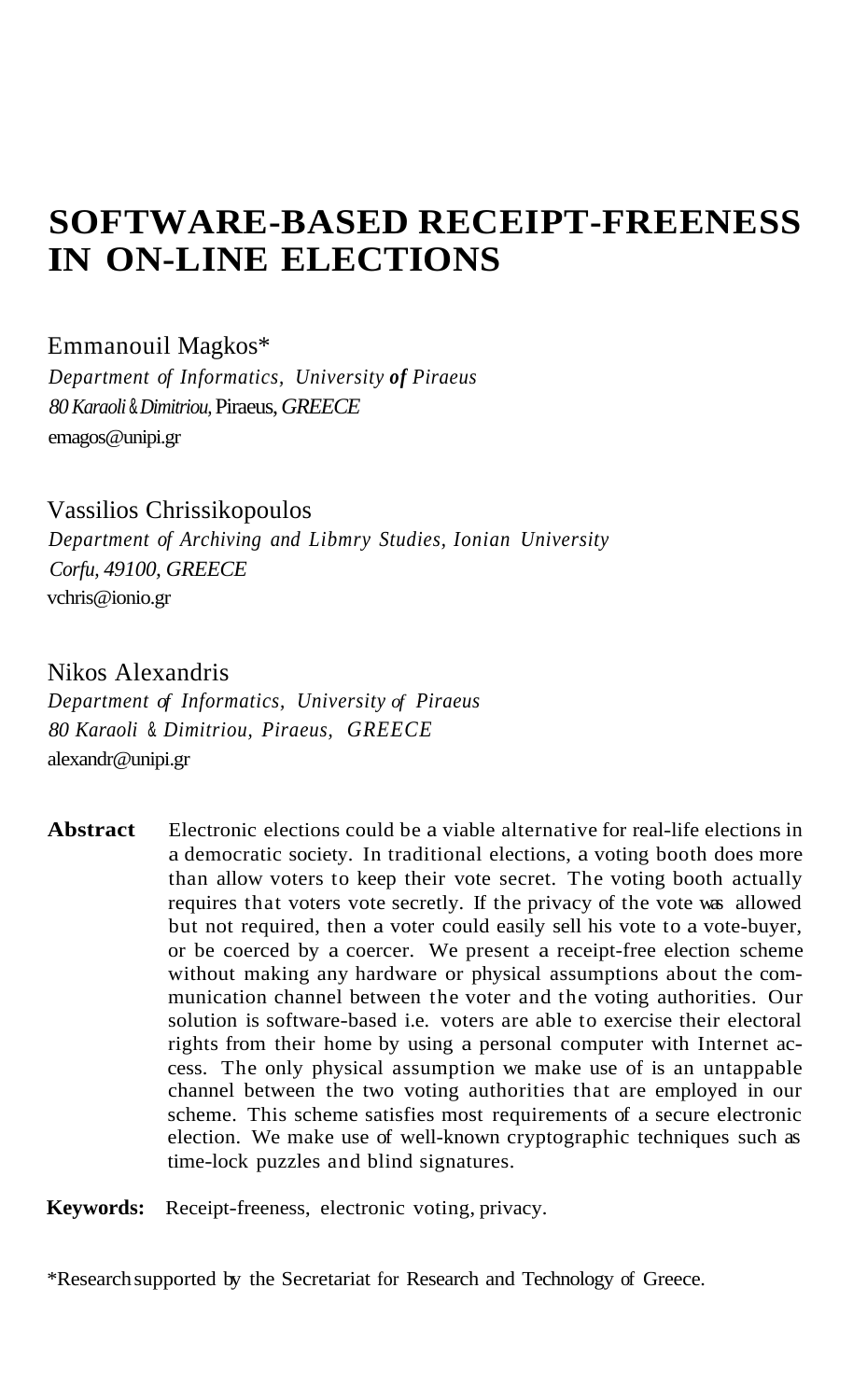34 *ADVANCES IN NETWORK AND DISTR. SYSTEMS SECURITY* 

## **1. Introduction**

Due to the rapid growth of the Internet, electronic voting could be a viable alternative for governmental elections, especially in the case of geographically distributed voters with access to open computer networks. If not carefully designed and implemented, e-voting systems can be easily manipulated, thus corrupting election results or violating voters' privacy.

In traditional elections, a voting booth does more than allow voters to keep their vote secret. The voting booth actually requires that voters vote secretly. If the privacy of the vote was allowed but not required, then a voter could easily sell her vote to a vote-buyer, or be coerced by a coercer. All receipt-free schemes met in the literature use hardware assumptions to achieve receipt-freeness. In [15] there are tamper-resistant smartcards that keep some information secret from the voter. Most other schemes 1, 2, 9, 10, 12, 13, 14, 19] make physical assumptions about the communication channel between the voter and the election authorities. More specifically, they assume the existence of :

- *Untappable channels* from the voter to the authority [13, 14]  $\blacksquare$
- **rn** *Untappable channels* from the authority to the voter [l, 9, 10, 19]
- *Physical Voting Booths* [2, 12].

In [9], it is argued that ''one-way channels from the authorities to the voters are the weakest physical assumption for which receipt-free voting protocols are known to exist". We believe that these physical assumptions are unsatisfactory: If the underlying communication structure consists of untappable channels between the voting authority and secure dedicated machines (where voters vote), then there is no point of quitting the traditional elections. Real life citizens in a democratic society, who find it inconvenient to go to the polls (and *so* they finally abstain from the elections) will find it equally inconvenient to cast their vote from a physical voting booth in a dedicated computer network. Note that untappable channels will also force the voter to use specified voting locations.

**Our Contribution.** We present a software-based receipt-free election scheme, which is secure against a coercer who has tapped all the communication lines between a voter, say Victor, and the voting authorities. Victor's vote is a computational *time-lock puzzle* [17], i.e., it requires a precise amount of time (real time, not CPU time) to be solved, unless a trapdoor information is known in advance. In our election scheme, the trapdoor information is only known to a voting authority. A second authority exists to make sure that votes remain secret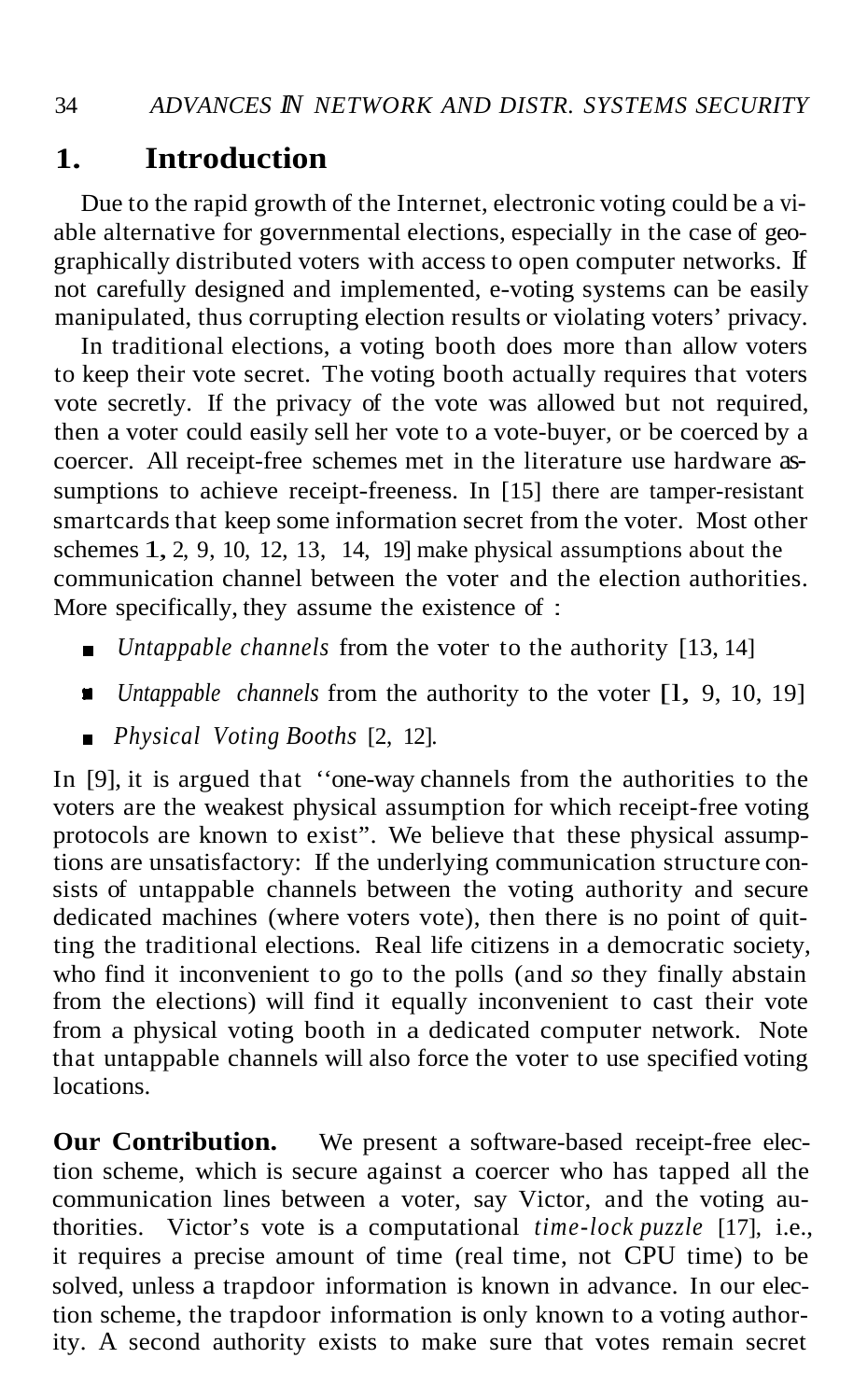until the end of the voting period. A coercer, who wants to find out who Victor voted for, has no other way than running a dedicated computer continuously for a certain amount of time. Even if Victor has incentives to prove his vote to a vote-buyer, there are no means to prove it, since he does not know the trapdoor information. We do not assume any untappable channels between Victor and the voting authority, or any hardware devices. The only physical assumption we make use of is an untappable channel between the two voting authorities that are employed in our system.

The cost paid for receipt-freeness is that the voter constructs her vote inefficiently, by repeatedly squaring a given value, for a significantly large amount of time. However, we believe that this is a minimal tradeoff for a software-based receipt-free solution. To our knowledge, our scheme is the only receipt-free scheme in the literature without the physical assumption of an "untappable" channel between the voter and the voting authority. Voters axe able to exercise their electoral rights from their home by using a personal computer with Internet access. Furthermore, our scheme satisfies most security requirements met in the literature.

### **2. A Model for Software-based Receipt-Freeness**

In our model we assume that a coercer may have tapped the communication channel between the voter and the voting authority. It is clear enough that the vote should be encrypted, for vote secrecy. The *trapdoor* information for the encrypted vote may consist of a secret decryption key and/or the randomness used in a probabilistic encryption scheme. If this trapdoor is in the possession of the voter (e.g. as in [3, 13, 14]) then it could also serve as a receipt for the vote. Even if the voter "lies" about the encrypted vote  $[1, 9, 10, 19]$ , a coercer who taps the communication channel will eventually find out the value of the vote by eavesdropping on the confidential information exchanged between the voter and the authority. Note that simple encryption does not serve our purposes: a coercer will tap the encrypted message as it is being sent from the voter to the authority (or vice versa), and then require the voter to reveal the trapdoor information. Even worse, the coercer may demand that the voter uses some specific randomness. To summarize: the simplest bit of information that will make the voter's life easier during the construction of the encrypted vote, may also make the coercer's life easier. Thus, software-based receipt-freeness in the presence of a coercer who taps communication lines can *only* be achieved if the voter does not use any secret information other than the vote itself.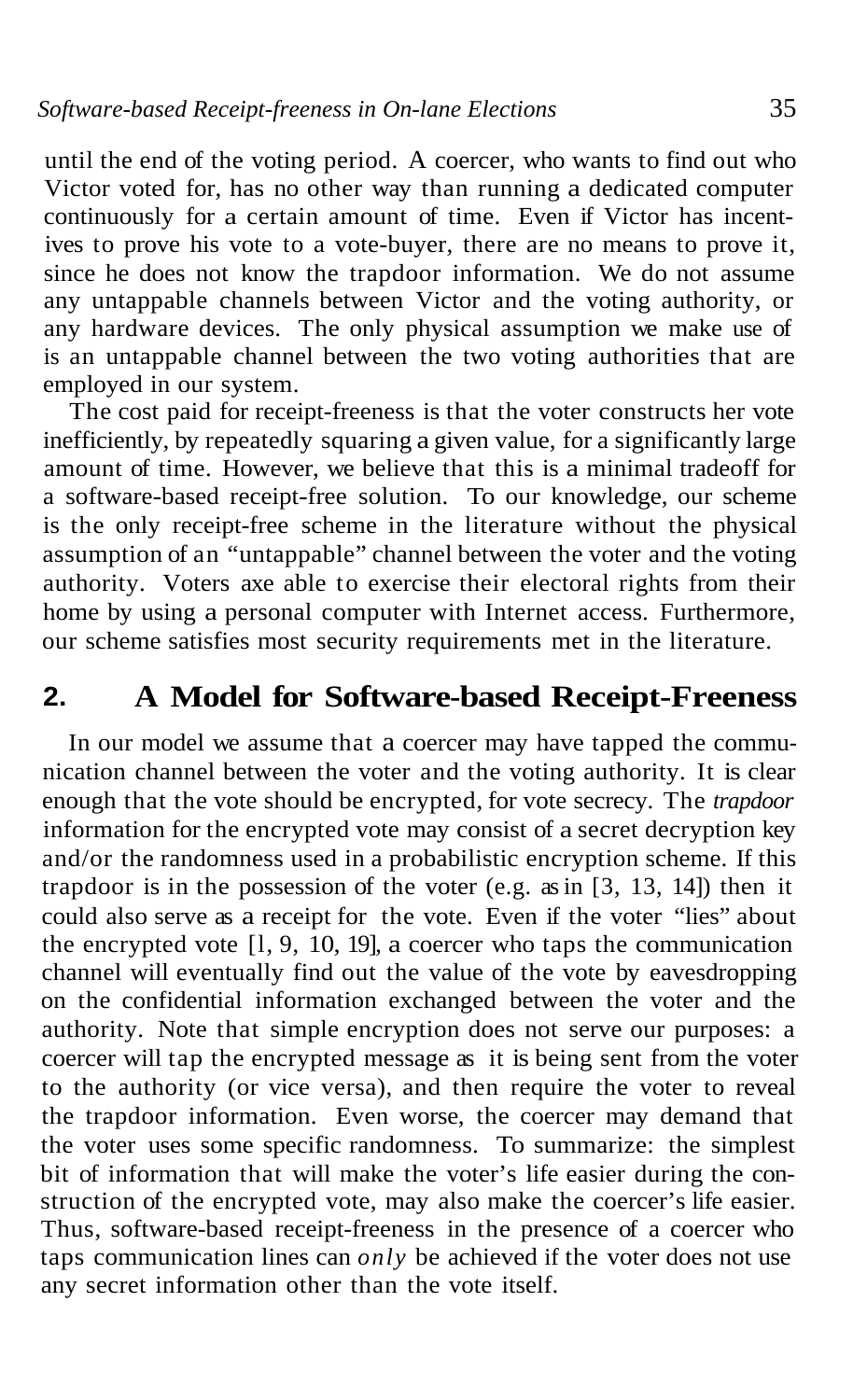We came up with a variation of the *time-lock* concept, as has been described by Rivest, Shamir and Wagner [17]. The idea is based on *preprocessing:* the voter selects a vote from a set of valid votes and constructs a time-lock puzzle of the vote by repetitively squaring a specific value (which is not secret). The number of squarings is also a public parameter. In [17] the user does this efficiently because she knows some trapdoor information. In our model, the user does not know the trapdoor information. The trapdoor information is possessed by a voting authority and it will be used at the end of the voting phase to reveal the cleartext vote. Thus, the voter constructs his vote *inefficiently* by executing an ''intrinsically sequential" process.

A coercer, who taps the communication line between the voter and the voting authority, will get the time-lock puzzle of the vote, as it is being delivered to the authority. Even with the help of the voter, there is no way to reverse the time-lock process: the voter does not know the trapdoor information, so the coercer will have to run a dedicated computer for a specific amount of time. This time can be determined by an independent authority who sets the public parameters, e.g. the number of squarings for each puzzle, so as to prevent massive coercion in a large-scale election: assuming that each voter performs *n* squarings, a coercer will have to perform *nk* squarings to coerce *k* voters. However the voter too constructs his vote inefficiently, but we believe that this is a minimal tradeoff for a software-based receipt-free solution that does not employ untappable channels between the voter and the voting authority.

The only physical assumption we make use of is an untappable channel between the two voting authorities employed in our system. This is acceptable, since our main goal was to abolish the necessity of a physically secure channel between the voter and the authority. We believe that an untappable channel between two authorities that belong to a distributed set of voting authorities, is a minimal physical assumption for a receipt-free scheme. We could remove this physical assumption by requiring that there is only one voting authority, but in that case, and unless full trust was granted to this authority, fairness would have been sacrificed: if the authority possesses the trapdoor information, then votes may be revealed before the end of the voting period.

### **3. Building Blocks**

Our voting scheme makes use of *blind signatures* [4]**,** whichis a well known technique, already implemented with the RSA algorithm [16, 20]. Blind signatures are the equivalent of signing carbon-paper envelopes: a user seals a slip of a paper inside such an envelope, which is later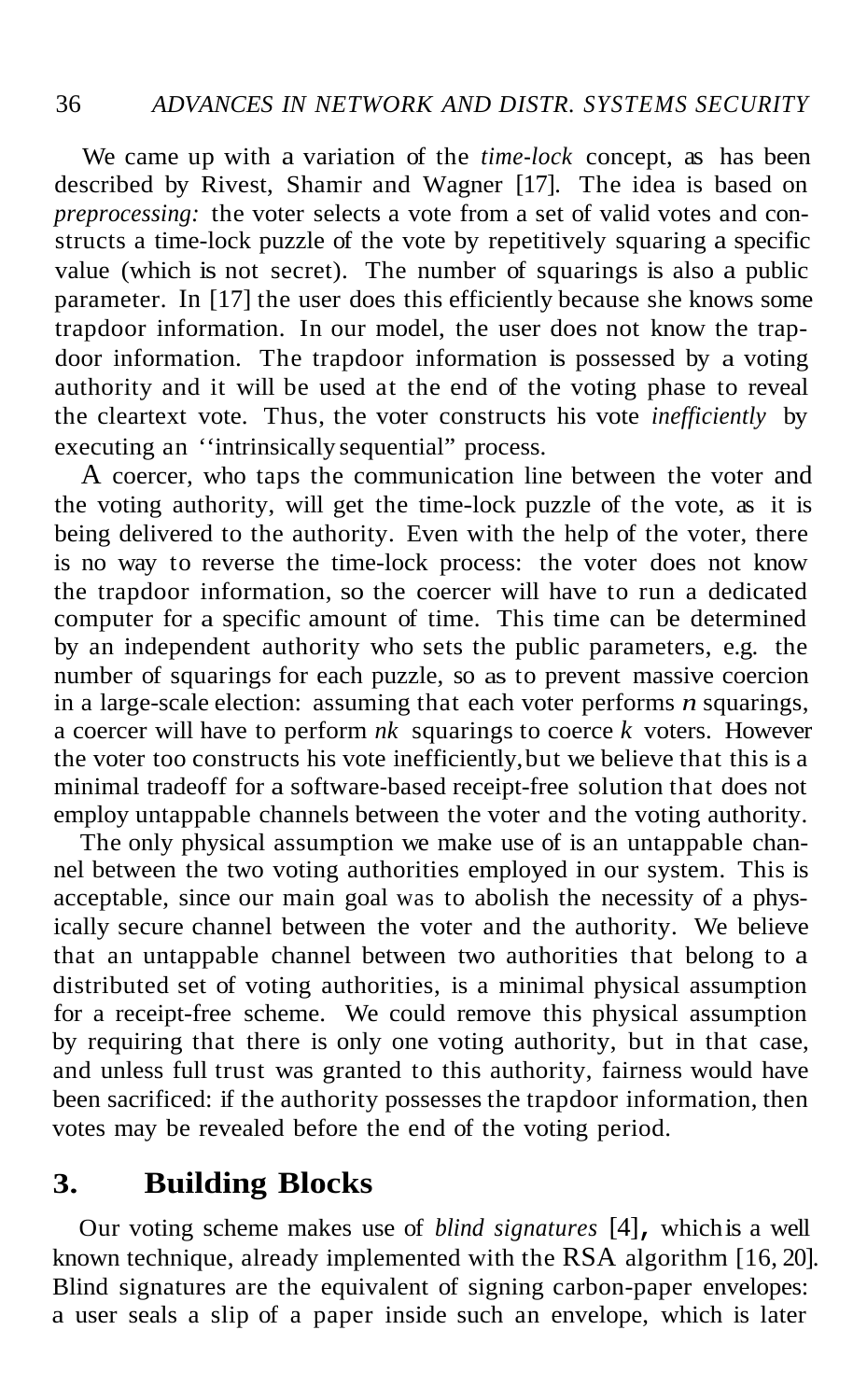signed on the outside. When the envelope is opened, the slip bears the carbon image of the signature. Furthermore, users in our scheme lock their votes in a *time-lock puzzle.* The mechanism is a variation of a well-known technique [17] and is presented below.

#### **3.1. Time-lock Puzzles**

Suppose that Alice wants to encrypt a message *M* so that Bob can decrypt it after a period of  $T$  seconds.  $T$  is a real (not CPU) time period, given that Alice knows (or approximately assumes) in advance the CPU power of Bob. In [17]**,** Alice generates a composite modulus  $n = pq$  as the product of two large primes *p* and *q*. Then, Alice computes  $\Phi(n) = (p \cdot 1)(q \cdot 1)$  and  $t = TS$ , where *S* is the number of squarings modulo *n* per second that Bob can perform. Alice chooses a key *K* for a symmetric cryptosystem and encrypts *M* with key *K,* thus getting  $CM = Enc(K, M)$ . In order to hide K, she picks a random *a* modulo *n* and encrypts *K as:*

$$
C K = K + a^2 \pmod{n} \tag{1}
$$

To do this efficiently, Alice uses the trapdoor information  $\Phi(n)$  that only she knows: She first computes  $e = 2^t (mod \Phi(n))$  and then  $b =$  $a^e \pmod{n}$ . The public output of the puzzle is the set  $(n, a, t, C_M, C_K)$ . Since Bob does not know the factors  $p$  and  $q$ , computing  $\Phi(n)$  from *n* is provably *as* hard *as* factoring *n*. Bob has no way of computing  $a^{2^t}$ , other than starting with *a* and perform *t* sequential squarings, each time squaring the previous result. The computational problem of performing these squarings *is* not parallelizable: having two computers is not better than having one computer.

**Our variation.** In our model, Alice is the voter and Bob is the coercer. Alice *does not know* the trapdoor information  $\Phi(n)$  (if she knew it she could hand it over to Bob, e.g. in a vote-selling scenario), *so* she cannot construct the puzzle efficiently. In addition, there are two voting authorities. The first authority selects  $n$ ,  $p$  and  $q$ , and publishes *n* and *t,* where *t* is the number of squarings that Alice has to perform. Alice selects *a as* previously and computes  $a^{2^t}$ . Alice's vote v takes the place of the key  $\overline{K}$  in equation (1), thus yielding:

$$
C_V = v + a^{2^t} (mod\ n) \tag{2}
$$

The public information will now be the set  $(n, a, t, Cv)$ . When the time comes, Alice uses a clear channel to submit the time-lock puzzle of her vote to the second voting authority. The first voting authority, who possesses the trapdoor information  $\Phi(n)$ , will later cooperate with the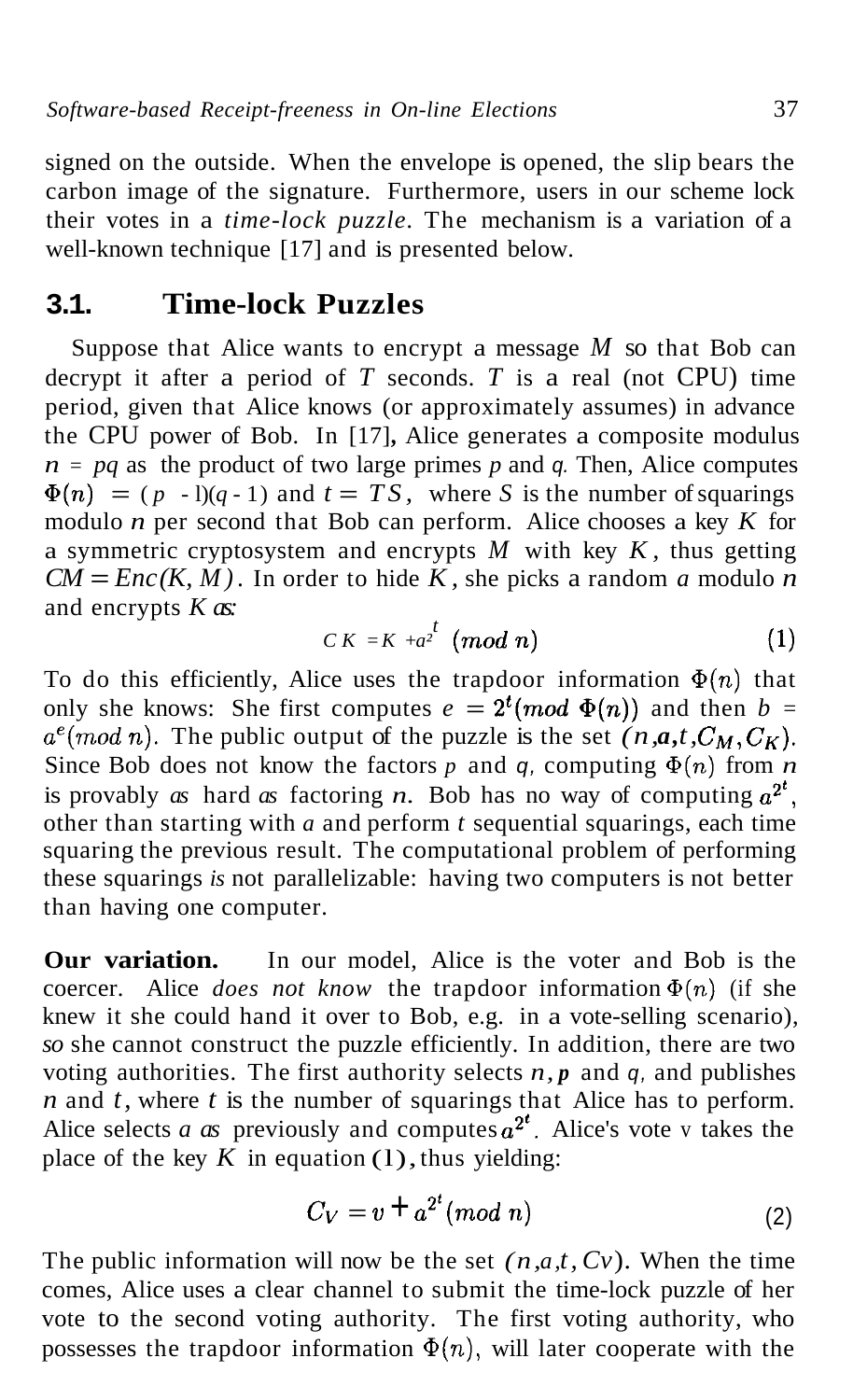second authority to decrypt the submitted votes. In Section 4, our voting protocol is presented in detail.

**An efficient solution with "secure" hardware.** Another solution would be each voter to be equipped with a tamper-resistant smartcard. During an off-line registration protocol, this smartcard would be provided with the trapdoor information  $\Phi(n)$ . Later, during voting phase, the voter would provide the smartcard with her preferable vote, and the smartcard would use the trapdoor information  $\Phi(n)$  to construct the time-lock puzzle in an efficient way. To reveal the vote, the coercer would either have to tamper with the smartcard or solve the time-lock puzzle.

## **4. A Receipt-free E-voting Scheme**

In our protocol there are *N* voters and two authorities, the Registrar and the Voting Center. The Registrar acts as an intermediate between the voter and the Voting Center, while the Voting Center is responsible for tallying the votes. We assume that each authority is *semi-trusted* [7], i.e., the authority may misbehave but will not conspire with another party. We also make use of a bulletin board, which is publicly readable. Only the Voting Center can write to it, and nobody can delete from it. The Voting Center is committed to everything that is published on the bulletin board.

There is a certificate infrastructure and all participants are legally bound by their signatures. Voters and authorities possess a private/public key pair for signature and encryption as well as the corresponding certificates, issued by a trusted Certification Authority. We also assume that there is an untappable channel between the Registrar and the Voting Center. Communication between voters and authorities takes place through an *anonymous channel*: voters can send/accept messages that cannot be traced (e.g., by using traffic analysis). For example, e-mail anonymity can be established with Mixmaster re-mailers [5]*,* and HTTP anonymity can be established with services such as the Onion-Routing system [8]. The election protocol is depicted on Figure 1. It is split into four stages, the *Authorizing stage* (Steps 1-2**),** the *Voting* stage (Steps 3-5), the *Claiming stage* (Step 6) and the *Tallying stage* (Steps 7-8).

**Authorizing Stage.** A voter, say Victor, wishes to get a certified pseudonym that will identify him to the Voting Center. Victor creates a private/public key pair *(SKps, PKps),* blinds *PKps* (the public tallying key) to create the blinding  $b_1$  and then signs a message consisting of  $b_1$  and the unique election identification number *Elect<sub>id</sub>* (Step 1).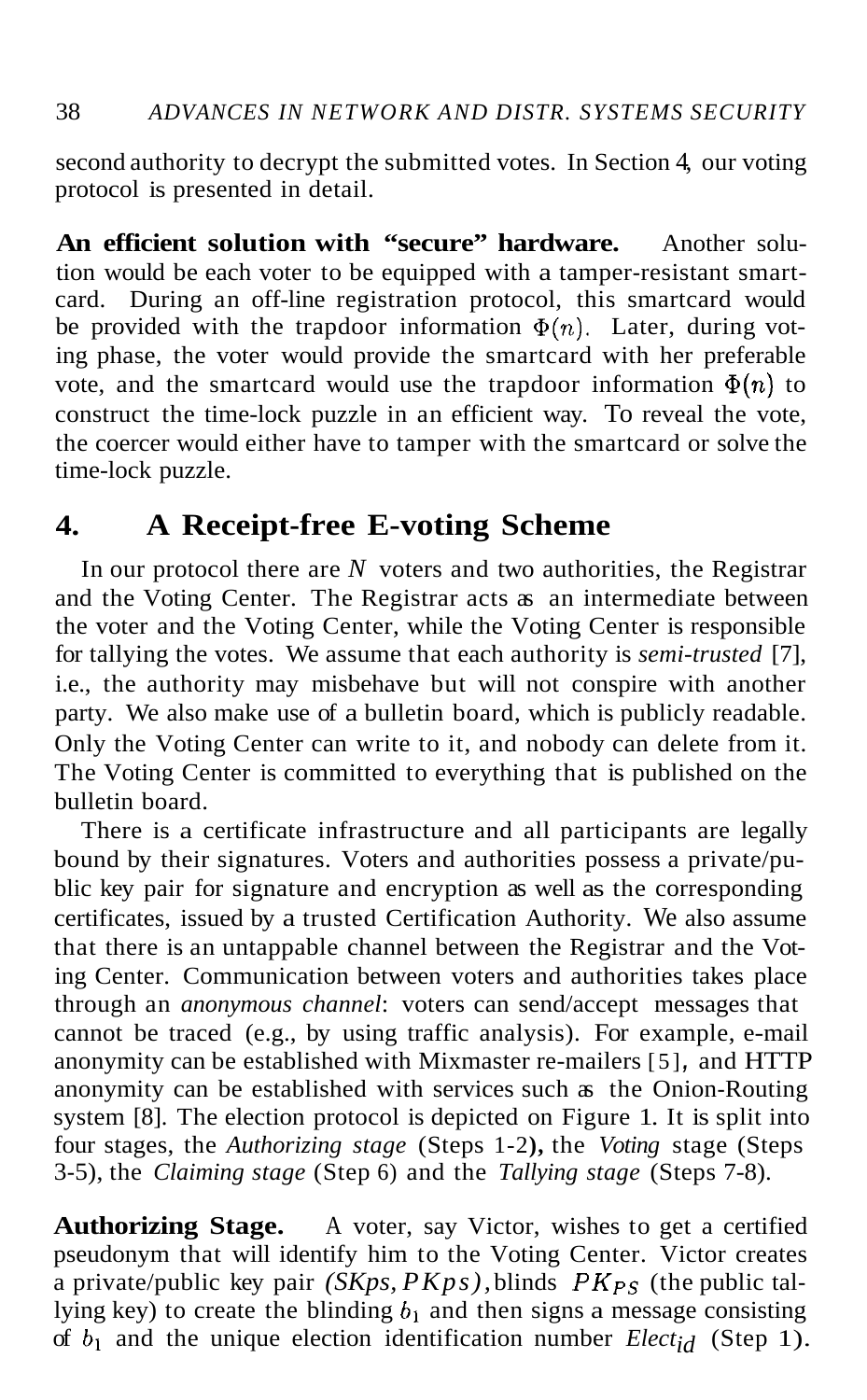

*Figure 1.* A receipt-free election scheme (software-based)

Victor sends these to the Registrar and gets the blinding signed by the Registrar (Step 2). Victor unblinds the Registrar's signature on  $b_1$  and **is** left with a certificate of the public tallying key, *CERT(PKps).* This certificate will be used later by the Voting Center to verify signatures that are made with the secret tallying key,  $PKps$  The public key  $PKp<sub>S</sub>$ will be Victor's official pseudonym.

**Voting Stage.** In Step 3, Victor, who has already constructed a time-lock puzzle of his vote, *TLP(vote),* encrypts it with the public key of the Voting Center, and signs the result using his secret tallying key, thus producing  $SIG_{PS}[[TLP(vote)]^{PKVC}]$ . He anonymously sends this to the Voting Center, along with the certificate of his public tallying key. The Voting Center verifies the signature, decrypts the message, stores the time-lock puzzle in a local database and returns, in Step 4, a signature on the puzzle, *SIGvc[TLP(vote)].* This can be seen **as** a receipt that the Voting Center has accepted the time-lock puzzle of the vote. At some time later, in Step 5 , Victor uses his authentic signature key to sign a message consisting of his true identity *V* and the *Electid*  number. He then sends the signature to the Voting Center.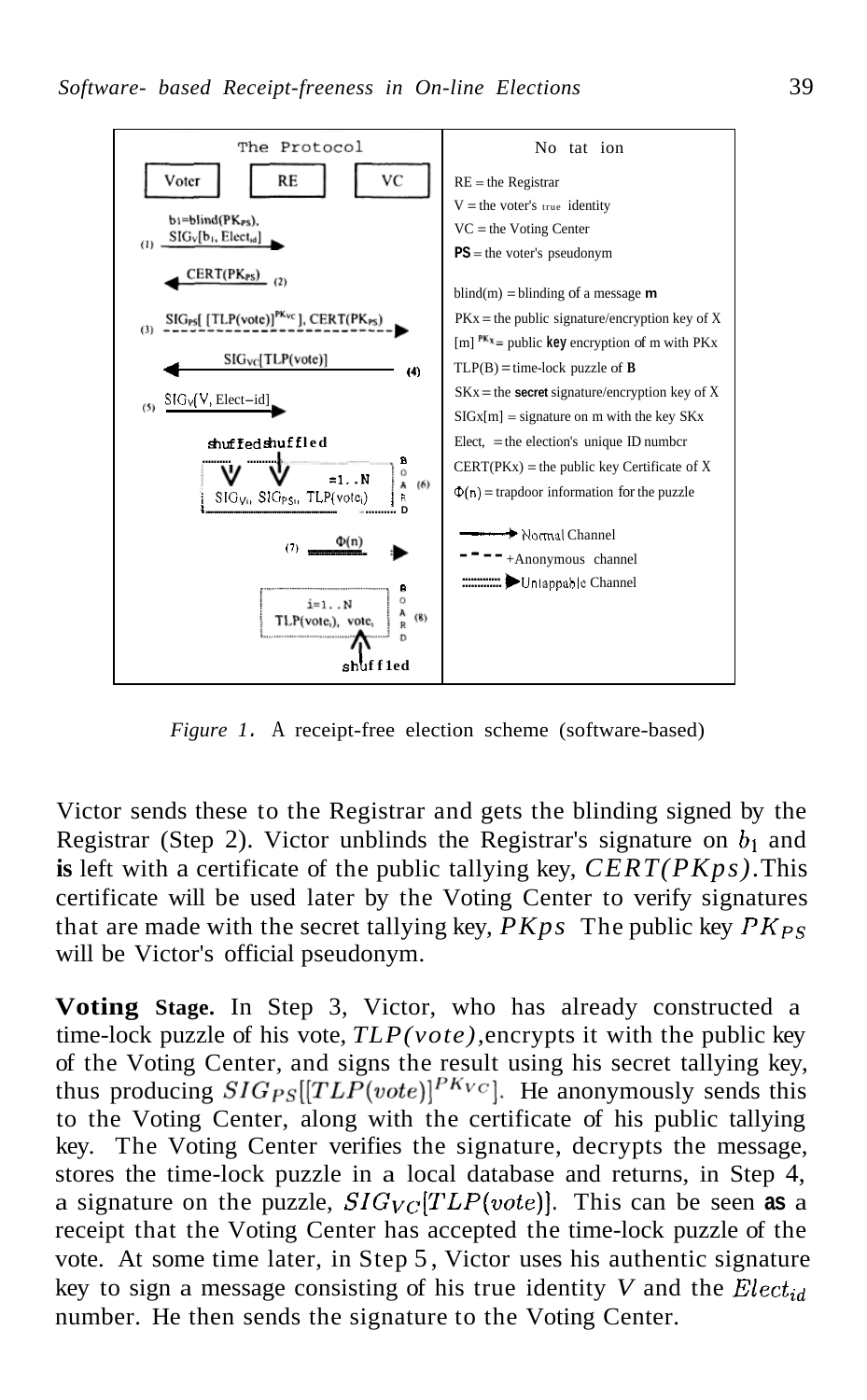**Claiming Stage.** In step 6, the Voting Center publishes on the board, in random order, the list of the authentic and pseudonymous signatures  $SIG_{V_i}$  and  $SIG_{PS_i}$ ,  $i = 1,..., N$ . The Voting Center also publishes all the time-lock puzzles  $TLP(vote_i)$  of the votes that have been successfully submitted. In case Victor's time-lock puzzle is not published, he can protest by broadcasting  $SIG_{VC}[TLP(vote)]$ , with no need to reveal in which way he actually voted. This is called an ''open objection to the tally", introduced by Sako in [18].

**Tallying Stage.** In Step 7, the Registrar sends the secret trapdoor  $\Phi(n)$  to the Voting Center, by using an untappable channel. No one, except the Voting Center, can have access to  $\Phi(n)$ . The Voting Center uses  $\Phi(n)$  to solve the time-lock puzzles of the votes. In Step 8, the Voting Center publishes in clear the results of the election, i.e. the list of the votes *vote<sub>i</sub>*,  $i = 1, ..., N$ . The Voting Center also publishes a list with the corresponding time-lock puzzles of the votes,  $TLP(vote_i)$  =  $[TLP(vote<sub>1</sub>)$ , ...,  $TLP(vote<sub>n</sub>)]$ .

# **5. Security Analysis**

We evaluate the security of our scheme by examining some basic requirements, which most researchers seem to agree upon [6, 20]:

**Eligibility.** (Only authorized voters are able to vote). In Step 1, Victor signs a message using his authentic signature key. The Registrar checks the eligibility of each user who submits a tallying key for certification.

**Unduplicability.** (No one is able to vote more than once). The Registrar will not issue more than one tallying keys for each voter. In Step 6, all the authentic signatures of the voters are published. Consequently, it is not possible to exist more tallying keys than authentic public keys, so the Registrar cannot misbehave without being caught.

**Untraceability.** (All votes remain anonymous). When Victor submits a tallying key for certification, he signs a message and the Registrar checks his identity. However, the tallying key is blindly signed by the Registrar in Steps 1-2. Consequently, the Registrar cannot trace any signature *SIG<sub>PS;</sub>* published in Step 6, back to Victor's real identity. Furthermore, Victor in Step 3 uses an anonymous channel to submit his validated time-lock puzzle. The puzzle cannot be traced back to its sender, since it is signed under a certified pseudonym (the tallying key).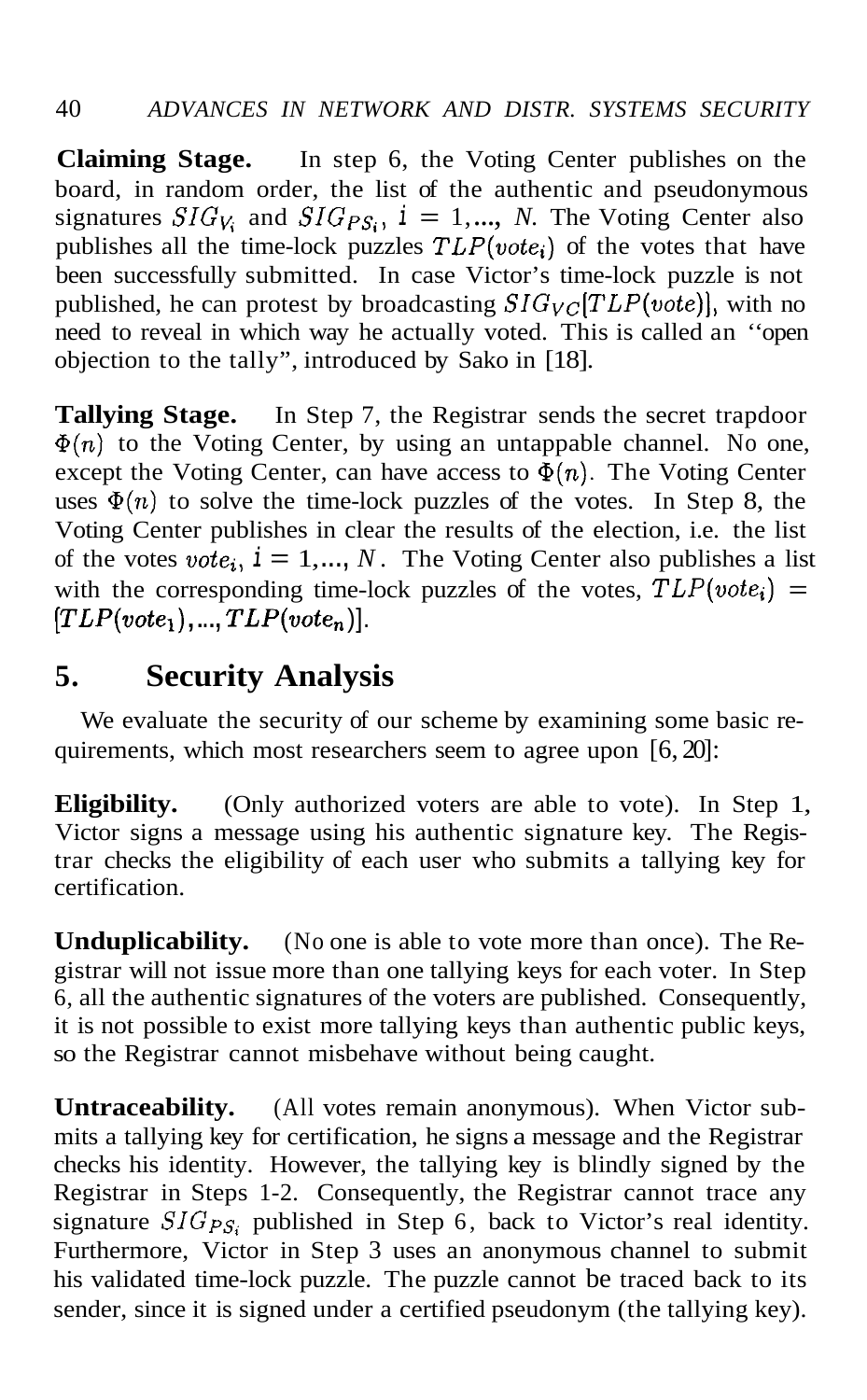The link between Victor's pseudonym and his real identity cannot be done by either authority.

Fairness. (All ballots remain secret while voting is not completed). The trapdoor information necessary to solve the puzzle, is in the possession of the Registrar. Victor encrypts the time-lock puzzle of his vote with the public encryption key of the Voting Center, and sends it to the Voting Center. The Voting Center will not publish the time-lock puzzles until the end of the voting period. Fairness is achieved, as long as the Registrar and the Voting Center do not combine their knowledge. Neither the Registrar nor the Voting Center can break fairness by themselves. Since the Registrar and the Voting Center are assumed to be semi-trusted, this requirement is satisfied.

**Accuracy.** (No one is able to alter/delete anyone else's vote). In Step 6, the Voting Center commits to the time-lock puzzles of all the votes and cannot alter them, according to the properties of the bulletin board. Every voter, whose time-lock puzzle has not been taken into account, can make an ''open objection to the tally".

**Atomic Verifiability.** (Voters are able to verify that their vote has been counted correctly). In Step 6, all the time-lock puzzles of the votes are published by the Voting Center. Victor can check that his time-lock puzzle has been published on the board. If not, Victor makes an open objection: he anonymously broadcasts the receipt that was sent to him in Step 4.

**Receipt-Freeness.** (No voter is able to prove the value of its vote). The receipt freeness property is separately discussed in Section 2. It must be noted that the scenario of a coercer who observes the voters at the moment they vote, is not addressed at all. This attack cannot be prevented by any e-voting scheme and is rather unrealistic in large-scale elections.

**Responsibility.** (Eligible voters who have not voted can be identified). This is an optional requirement, desirable in Australian elections [11]. All voters, who receive in Step 4, an acknowledgment of their votes from the Voting Center, sign a message by using their authentic signature keys and send this message to the Registrar, in Step 5. The Registrar has already received, in Step 1, the authentic signatures of all eligible voters, so he is able to identify, by comparing the corresponding lists, the eligible voters who have not voted.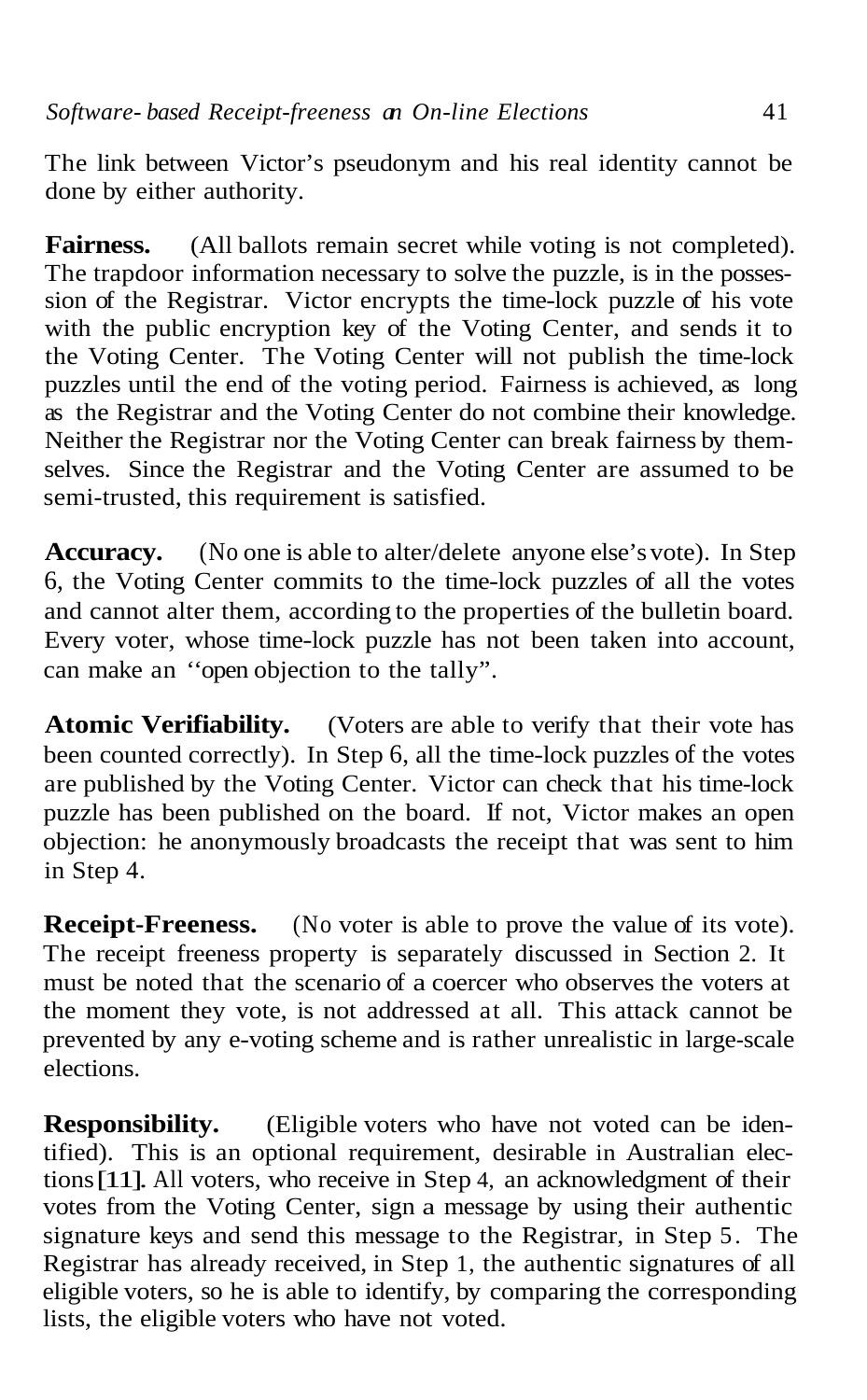42*ADVANCES IN NETWORK AND DISTR. SYSTEMS SECURITY*

#### **6. Discussion**

We have presented a receipt-free election scheme, which satisfies most requirements of a secure election. We do not assume any hardware devices or untappable channels between the voter and the voting authorities. We make use of well-known cryptographic primitives that have been implemented. Time-lock puzzles, while being very difficult in their solution, are quite efficient in their construction. The problem with our scheme is that we sacrifice efficiency in order to achieve software-based receipt-freeness. While the computations *during* the election are done quickly and in few steps, the computations made by the voter *before* the election (the preprocessing for the time-lock puzzle) are not done in a reasonable amount of time. This time is determined by an authority, and has to be long enough to discourage massive coercion of voters. Yet, as noted in Section 3.1, our scheme could be relaxed to become an efficient scheme with smartcards. In such case, however, the scheme would be a hardware-based solution.

### **References**

- [l] D. Alpert, D. Ellard, 0. Kavazovic, M. Scheff. *Receipt-Free Secure Elections 6.857 Final Project,* **6.857** Network and Computer Security, 1998, http://www.eecs.harvard.edu/~ellard/6.857/final.ps.
- [2] J. Benaloh, D. Tuinstra. *Receipt-free secret-ballot elections,* 26th Annual ACM Symposium on the Theory of Computing, Proceedings, 1994, pp. 544-553.
- **[3]** R. Canetti, C. Dwork, M. Naor, R. Ostrovsky. *Deniable Encryption,* Advances in Cryptology - CRYPTO **97,** Proceedings, Lecture Notes in Computer Science, Vol. 1294 **,** Springer-Verlag 1997, pp. 90-104.
- [4] D. Chaum. *Blind Signatures for Untraceable Payments,* Advances in Cryptology - CRYPTO 82, Proceedings, Plenum Press 1982, pp. 199-203.
- **[5]** L. Cottrell. *Mixmaster and Remailer Attacks,* http://obscura.obscura.com/~loki/ remailer/remailer-essay. html.
- **[6]** L. Cranor, R. Cytron. *Sensus: A security-conscious electronic polling system for the Internet,* Hawaii International Conference on System Sciences, Proceedings, **1997,** http://www.research.att.com/~lorrie/pubs/hicss/hicss.html.
- **[7]** M.Franklin, M. Reiter. *Fair exchange with a semi-trusted third party,* 4th ACM Conference on Computer and Communications Security, Proceedings, ACM 1997, pp. 1-6.
- [8] D. Goldschlag, M. Reed, P. Syverson. *Onion Routing for Anonymous and Private Communications,* Communications of the ACM, Vol. 42(2), pp. ACM 1999, pp. 39-41.
- [9] M. Hirt, K. Sako. *Eficient Receipt-fie Voting Based on Homomorphic Encyption,* Advances in Cryptology - EUROCRYPT 2000, Proceedings, Lecture Notes in Computer Science, Vol. 1807, Springer-Verlag 2000, pp 539-556.